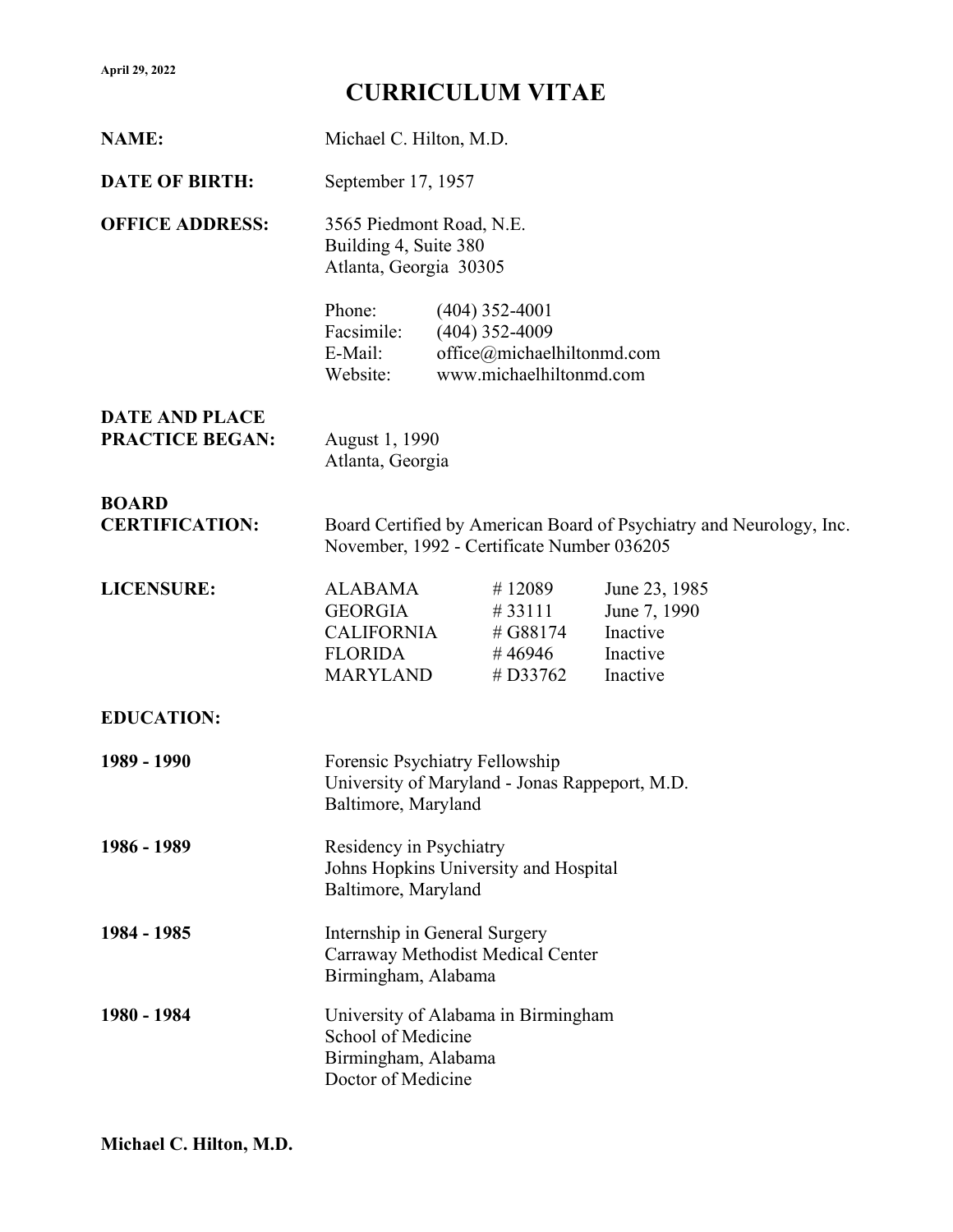| 1977 - 1980                                | University of Alabama<br>Tuscaloosa, Alabama<br>Bachelor of Science (Cum Laude) with<br>Depth Study in Pre-Medicine |  |
|--------------------------------------------|---------------------------------------------------------------------------------------------------------------------|--|
| 1976                                       | United States Air Force Academy<br>Colorado Springs, Colorado                                                       |  |
| <b>WORK EXPERIENCE:</b>                    |                                                                                                                     |  |
| <b>August 1, 1990 -</b><br><b>Present</b>  | <b>Private Practice</b><br>Atlanta, Georgia                                                                         |  |
| <b>January 1, 1990 -</b><br>June 30, 1990  | Forensic Fellow at Patuxent Institution<br>Baltimore, Maryland                                                      |  |
| July 1, 1989 -<br><b>December 31, 1989</b> | Forensic Fellow at Clifton T. Perkins Hospital Center<br>Baltimore, Maryland                                        |  |
| July 1, 1989 -<br>June 30, 1990            | Forensic Fellow for the Medical Service of the<br>Circuit Court for Baltimore City<br>Baltimore, Maryland           |  |
| 1989 - 1991                                | <b>Research Associate</b><br>Johns Hopkins University and Hospital<br>Baltimore, Maryland                           |  |
| 1985 - 1986                                | <b>General Medical Practice</b><br>Birmingham, Alabama                                                              |  |
| <b>MEDICAL STAFF APPOINTMENTS:</b>         |                                                                                                                     |  |
| $1997 - 2016$                              | <b>Shepherd Center</b><br>Atlanta, Georgia                                                                          |  |
| $1990 - 2010$                              | Piedmont Hospital<br>Atlanta, Georgia                                                                               |  |
| $1990 - 1998$                              | West Paces Medical Center<br>Atlanta, Georgia                                                                       |  |

## MEMBERSHIP IN PROFESSIONAL SOCIETIES:

1991 – Present American Psychiatric Association Distinguished Fellow of the American Psychiatric Association May 1, 2008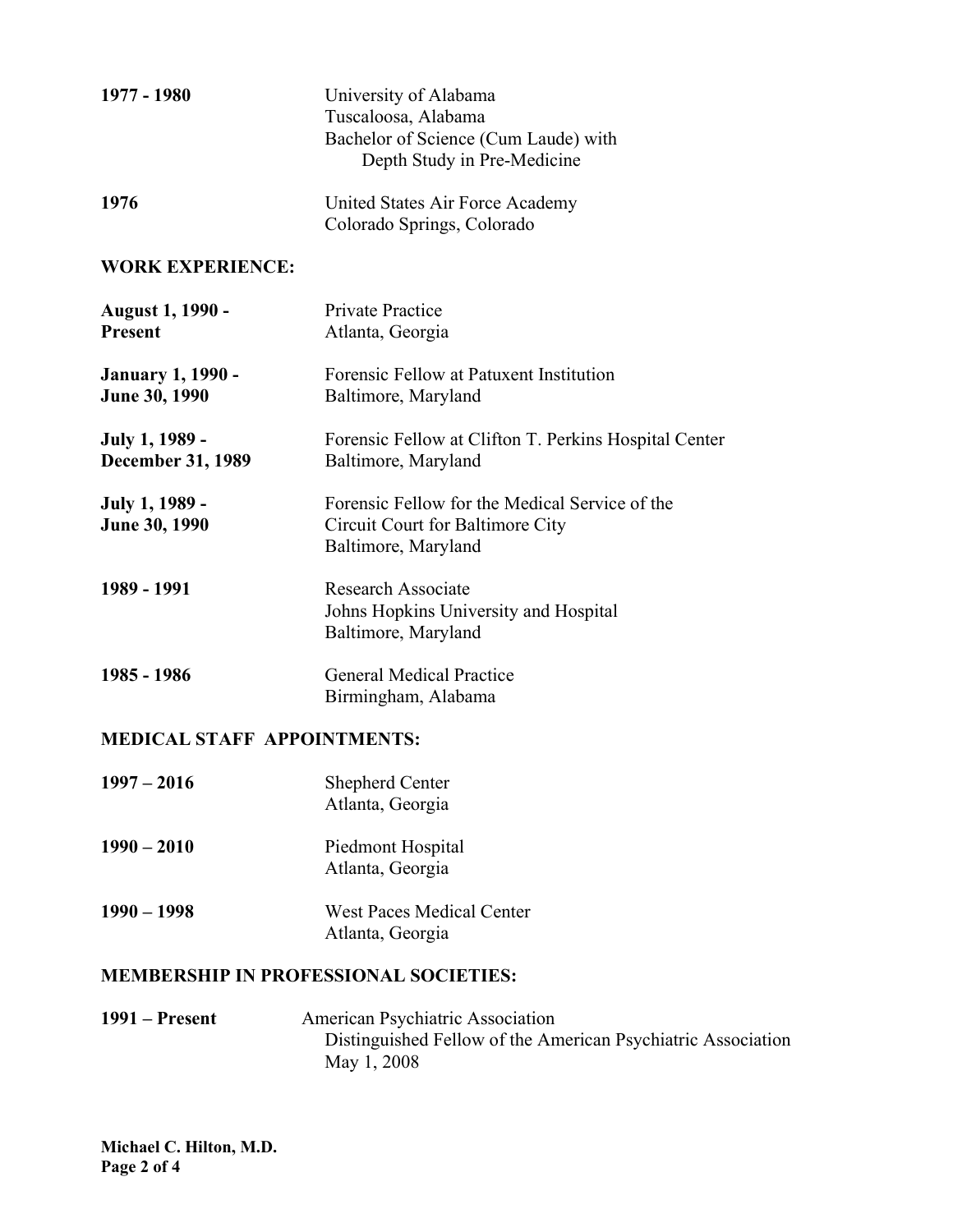| <b>1990 - Present</b> | Medical Association of Georgia<br>Director – Board of Directors $(2009 - 2019)$                                                                       |                                                                                                                |  |
|-----------------------|-------------------------------------------------------------------------------------------------------------------------------------------------------|----------------------------------------------------------------------------------------------------------------|--|
| <b>1990 - Present</b> | Medical Association of Atlanta<br><b>Board of Directors</b><br>Chairman of the Board<br>President<br><b>President Elect</b><br>Treasurer<br>Secretary | $(2005 - 2019)$<br>$(2012 - 2013)$<br>$(2011 - 2012)$<br>$(2010 - 2011)$<br>$(2009 - 2010)$<br>$(2008 - 2009)$ |  |
| 2012-present          | Atlanta Medicine Editorial Board                                                                                                                      |                                                                                                                |  |
| $1991 - 2019$         | American Academy of Psychiatry and The Law<br>Learning Resources Committee (1991 - 1994)<br>Bylaws Committee (1994 - 1998)                            |                                                                                                                |  |
| <b>1991 - Present</b> | Georgia Psychiatric Physicians Association                                                                                                            |                                                                                                                |  |
| 2005                  | Elected to Best Doctors in America                                                                                                                    |                                                                                                                |  |
| 1990 - 2009           | <b>American Medical Association</b>                                                                                                                   |                                                                                                                |  |
| <b>1991 - Present</b> | <b>Robitscher Society</b>                                                                                                                             |                                                                                                                |  |
| <b>1994 - Present</b> | American Board of Forensic Examiners and Forensic Medicine                                                                                            |                                                                                                                |  |

## HOSPITALS AND COMMUNITY COMMITTEES:

| $2007 - 2009$ | President – Tuxedo Park Civic Association                                                        |
|---------------|--------------------------------------------------------------------------------------------------|
| $2008 - 2009$ | Board Member - Buckhead Council of Neighborhoods                                                 |
| $2000 - 2019$ | The Explorers Club<br>Chair of the Atlanta Chapter of The Explorers Club 2001 - 2006             |
| $2000 - 2002$ | Medical-Legal Committee of the Atlanta Bar Association and the<br>Medical Association of Atlanta |
| 1996          | Atlanta Committee for the Olympic Games<br>Olympic Games Volunteer                               |
| 1991 - 2000   | The Atlanta Clinical Society<br>Member $1991 - 2000$<br>President 1996 - 1997                    |